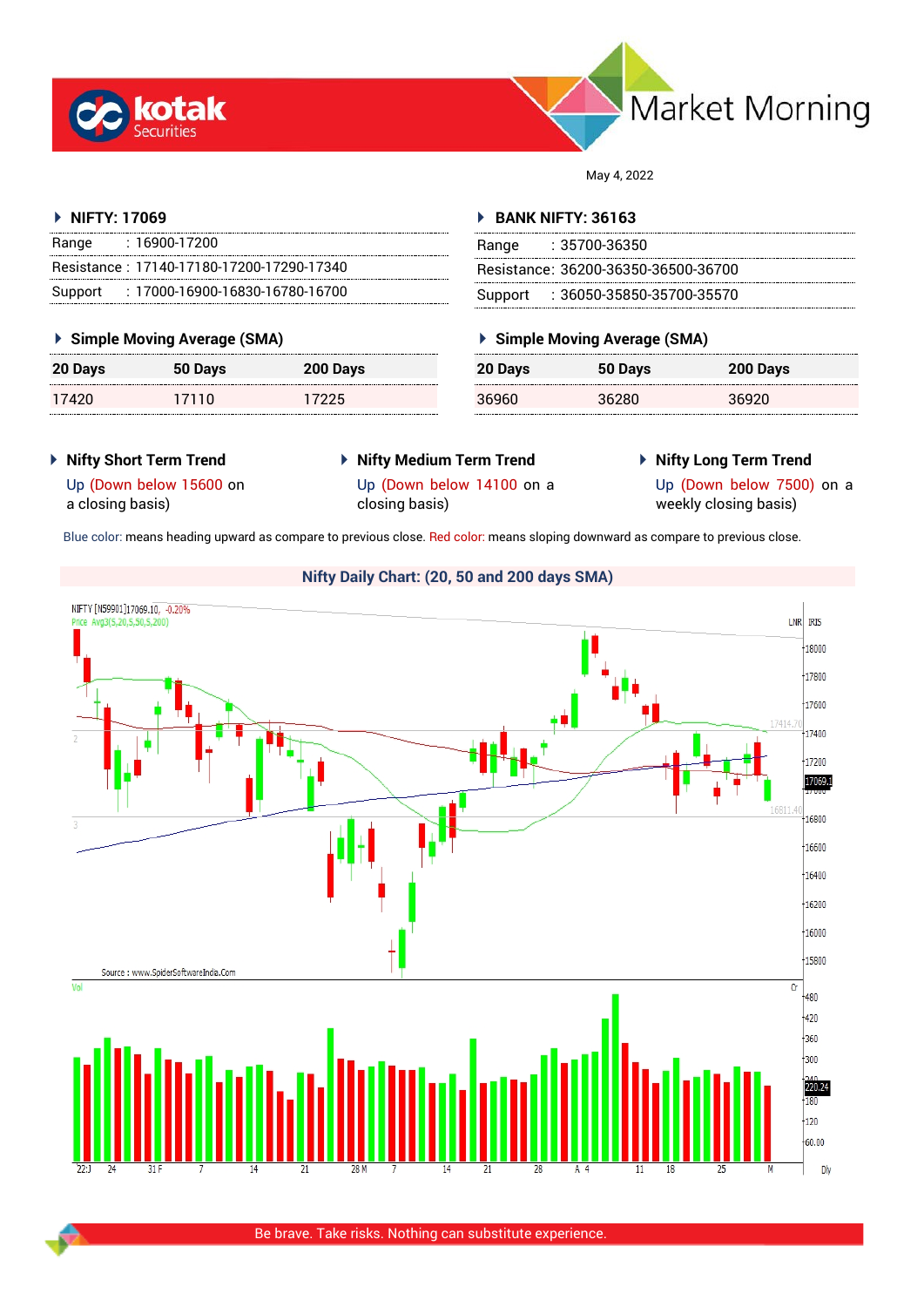#### **Market Analysis**

Nifty/Sensex opened below the psychological level of 17000/56500, it closed at 17069 and Sensex at 56975, booking was seen in auto and technology stocks. Technically, the market is holding above the level of 16800, but **Nifty/Sensex Daily View:** Benchmark indices recorded more volatile price action on Monday. Even though which is positive for the short-term trend of the market. Fresh buying was seen in HDFC Twins, while profit at the same time, it is failing to show sustained momentum. In short, the market is consolidating within a broad trading range of 17400 and 16800. We may not see any trending move in the market unless the market is crossing the 17400 level or breaking the 16800 level. It is advisable to be a stock-specific trader in the market rather than focusing on the index. A close below the 16800 level will be negative for the market. The volatility index is well above the 20 level, which is an indication that the market is about to break the trading range in the near future.

## **RATING SCALE (PRIVATE CLIENT GROUP)**

| <b>BUY</b>             | $-$ A condition that indicates a good time to buy a stock. The exact circumstances of the signal will be determined by the indicator that an<br>analyst is using. |
|------------------------|-------------------------------------------------------------------------------------------------------------------------------------------------------------------|
| SELL                   | A condition that indicates a good time to sell a stock. The exact circumstances of the signal will be determined by the indicator that an<br>analyst is using.    |
| <b>Stop Loss Order</b> | An instruction to the broker to buy or sell stock when it trades beyond a specified price. They serve to either protect your profits or<br>limit your losses.     |

#### **FUNDAMENTAL RESEARCH TEAM (PRIVATE CLIENT GROUP)**

Head of Research Auto & Auto Ancillary Transportation, Paints, FMCG Banking & Finance [shrikant.chouhan@kotak.com](mailto:shrikant.chouhan@kotak.com) arun.agarwal@kotak.com agarwal.amit@kotak.com Hemali.Dhame@kotak.com

**Jatin Damania Purvi Shah Rini Mehta K. Kathirvelu** Metals & Mining, Midcap Pharmaceuticals Research Associate Support Executive jatin.damania@kotak.com [purvi.shah@kotak.com](mailto:purvi.shah@kotak.com) rini.mehta@kotak.com [k.kathirvelu@kotak.com](mailto:k.kathirvelu@kotak.com) +91 22 6218 6440 +91 22 6218 6432 +91 80801 97299 +91 22 6218 6427

**Sumit Pokharna** Pankaj Kumar Oil and Gas, Information Tech Construction, Capital Goods & Midcaps sumit.pokharna@kotak.com pankajr.kumar@kotak.com +91 22 6218 6438 +91 22 6218 6434

+91 22 6218 5408 +91 22 6218 6443 +91 22 6218 6439 +91 22 6218 6433

**Shrikant Chouhan Arun Agarwal Amit Agarwal, CFA Hemali Dhame**

**TECHNICAL RESEARCH TEAM (PRIVATE CLIENT GROUP)** 

**Shrikant Chouhan Amol Athawale Sayed Haider**

[shrikant.chouhan@kotak.com](mailto:shrikant.chouhan@kotak.com) [amol.athawale@kotak.com](mailto:amol.athawale@kotak.com) Research Associate +91 22 6218 5408 +91 20 6620 3350 [sayed.haider@kotak.com](mailto:sayed.haider@kotak.com)

+91 22 62185498

## **DERIVATIVES RESEARCH TEAM (PRIVATE CLIENT GROUP)**

+91 22 6218 5497 +91 33 6615 6273

**Sahaj Agrawal Prashanth Lalu Prasenjit Biswas, CMT, CFTe** [sahaj.agrawal@kotak.com](mailto:sahaj.agrawal@kotak.com) [prashanth.lalu@kotak.com](mailto:prashanth.lalu@kotak.com) [prasenjit.biswas@kotak.com](mailto:prasenjit.biswas@kotak.com)